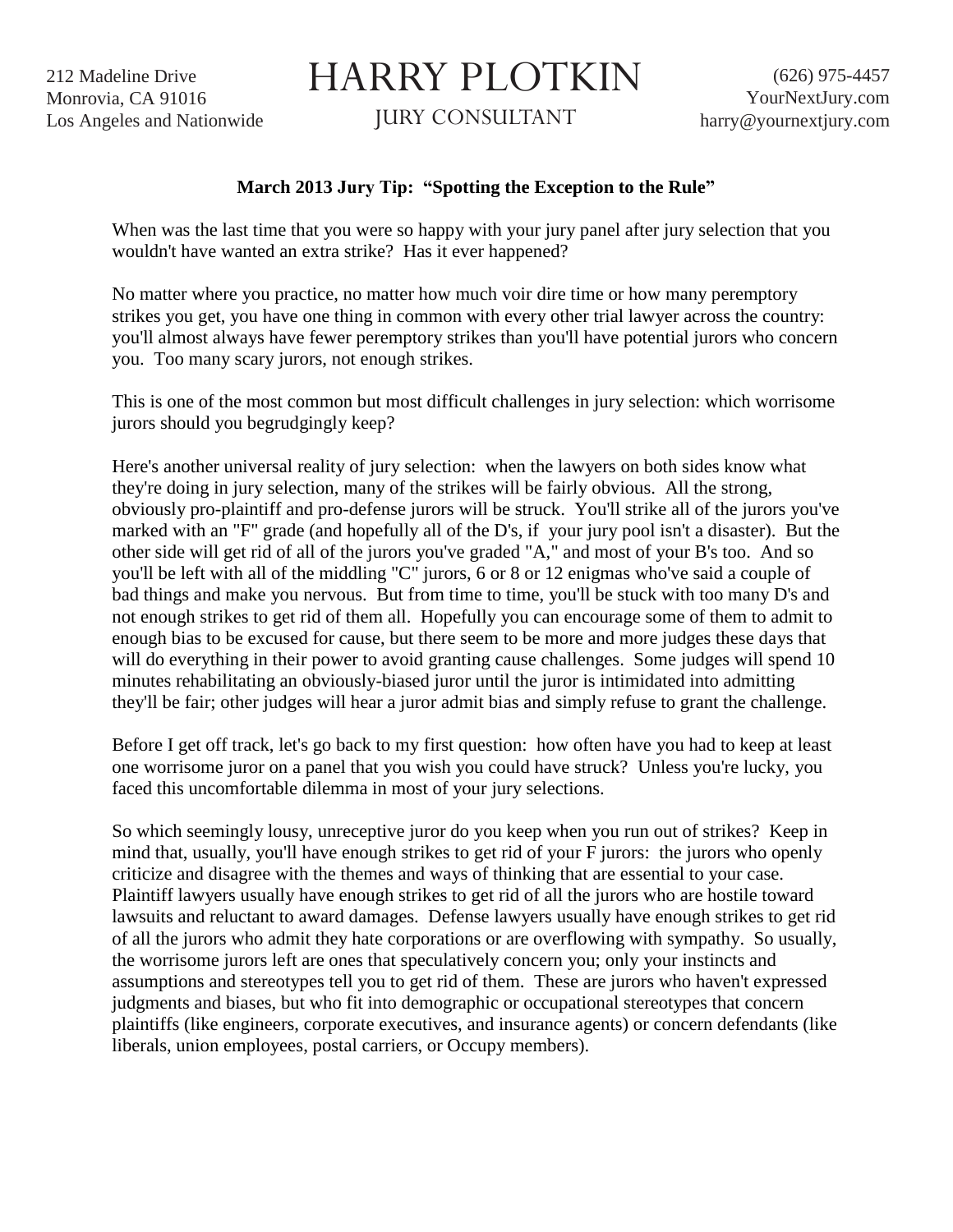Your job will be to figure out which one (or sometimes more) of these jurors is the lesser of the evils, or maybe even better than they seem at first glance. You'll have to keep at least one of these jurors that your hunches and prior experience and legal conventional wisdom tell you will be against you. But remember my last jury tip: conventional wisdom is often wrong. Jurors aren't tainted by experiences; instead, they are influenced by what they learned from their experiences, and people react very differently to the same experience. In other words, there is good news: there is always an exception to the rule in every jury panel. Out of every ten engineers, there is at least one who will be surprisingly sympathetic and emotional and proplaintiff. Out of every ten postal carriers, there is at least one who will be surprisingly skeptical and cynical and pro-defendant. Being able to identify the not-so-bad worrisome juror is an incredibly advanced, valuable jury selection skill that makes good trial lawyers great. Because when the lawyers for both sides know what they're doing in jury selection, the difference between winning and losing comes down to being able to identify the one seemingly bad juror who will actually be good (or at least, not terrible) for you.

I can't keep track of the number of times I've kept a superficially-bad juror who I perceived to be the exception to the rule. Discovering the exceptions to the rule requires some careful intuition, but it mainly involves figuring out the right voir dire question to ask based on what you would expect that juror's attitude to be based on the stereotype they represent. In other words, you need to think about WHY you would expect that kind of juror to be unreceptive to your case. Ask yourself, what is it about engineers or nurses or young jurors or the fact that juror #8 is wearing a suit and tie that you would usually expect would make them biased against your case? Make sure to ask your "tough call" jurors a subtly targeted question or two that gives you a read on how they feel about that issue without telegraphing good answers to the other side.

Do you have an engineer or scientist on your panel who seems unusually friendly or caring than the usually logical, unemotional, analytical engineers? Do you have a corporate executive or employee on your panel who seems less cynical and more caring about fairness and doing "the right thing" than you might expect? Do you have a kindergarten teacher on your panel who seems much more strict and demanding than the sensitive, non-judgmental nurturer you might expect a schoolteacher to be? What about keeping a lawyer on your panel? Lawyers-as-jurors seem to scare many lawyers to death, but the truth is that they're going to be good for one side or the other. They may be more dangerous because they are so influential to other jurors, but that misses the point; it will be to one side's advantage to keep an influential juror capable of swaying all the others. If you have a lousy jury, why wouldn't you want a single juror capable of swaying the others? If you have the technical facts and law on your side, but perhaps not the case that seems "fairer" to the lay juror, why wouldn't you want a lawyer on your panel? And there are so many different lawyers with different points of view; I've sometimes kept strict, rule-following lawyers (who work with the SEC, for example) on the plaintiff's side and corporate lawyers on the defense side to great success.

Unfortunately I can't go through every stereotype with you or share my intuition with you, but hopefully I've given you the hope and the tools to figure out which juror might be better than they appear to be. And this will involve devoting more voir dire time to the toughest jurors to read. Connecting with your jurors and spending time talking with each one is a nice idea, but